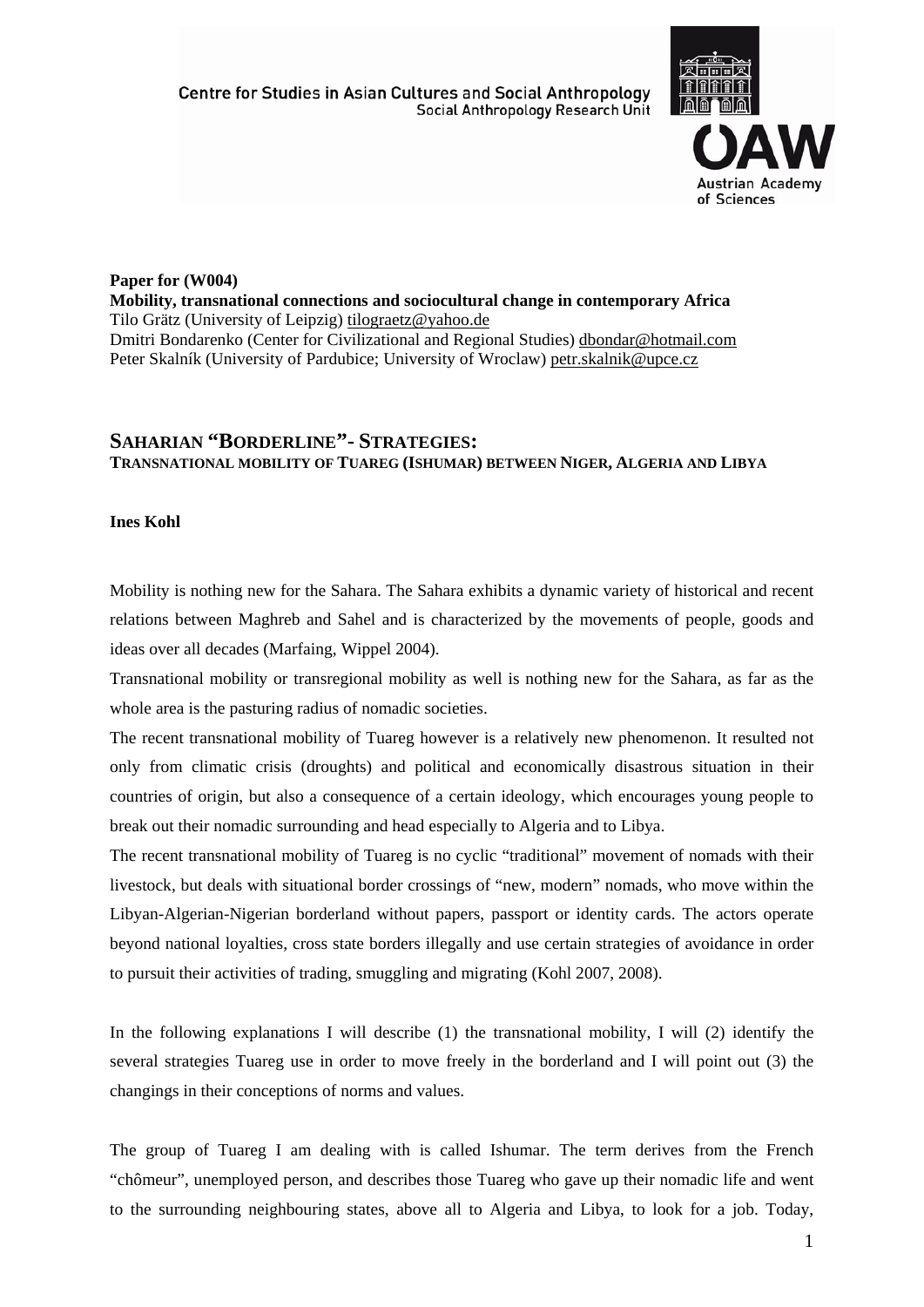Ishumar refers to a generation of borderliners whose living conditions have created special strategies. "The anthropological term borderliner designates something entirely different from the borderliner syndrome in psychiatry. The psychiatric technical deals with a certain pathological symptoms in individuals. The anthropological term, on the other hand, designates groups of people, who live on state borders and who specialize in benefiting from crossing these borders on a regular basis" (Kohl 2008 i.pr.).

#### **1. Transnational mobility**

The unique form of mobility Ishumar undertake, can be summarized as following: "It can go in all directions, is temporally variable and adapted to individual taste. If one assumes an Ashamur in Sebha (Libya), he emerges in Ghat (Libya). Here he remains for several weeks or month before he turns to Djanet (Algeria), returns somewhat later again, moves to Agadez (Niger) and works finally for a couple of month in Tripolis or Benghazi (Libya). His property fits in a small bag. Accommodation he gets with other Ishumar who live in families or house-similar structures. His passion is satisfied by roaring music cassettes, whose e-guitar sounds deals with the Sahara, the isolation, the far away living love. He is coming and leaving without lare announcement, one day here, the other there." (Kohl 2008:99)

The Triangle-Villages Ghat in Libya, Djanet in Algeria and Arlit in Niger are outstanding corners in the new created inner-saharian space of agency. All this three borderland-villages inherit a central position from which the "off-road" (*afrod*) routes begin and end. From a nation-state point of view, all three places are peripheral settlements on the edges of states. In the context of this recently emerged sphere of action, however, Arlit, Ghat, and Djanet move into a central position. The Toyota Station, a Toyota pickup setting forth on the journey across the Sahara fully laden with passengers, is characteristic of this traffic.

Starting point for the three to ten days trip through the Sahara is Arlit, a dusty artificially created settlement which was built up from nothing in the course of the uranium discovies in the 1960ies. In the first years of the uranium findings Arlit was called the "deuxiéme Paris" (the second Paris). Europeans trained the mine workers, Sahara tourists crossed the city, and so-called "stolen car dealers" hauling their old Peugeots across the Sahara to sell them in West Africa, contributed to the hustle and bustle in the city. Today there is little to nothing left of this flair. The Europeans have retreated from the mine, leaving trained Hausa engineers, individual Sahara tourism was redirected due to restrictions by the respective states. The inner-Saharan borders are no longer free and permeable, but instead they are now barriers blocked by EU sanctions in the fight against illegal migration.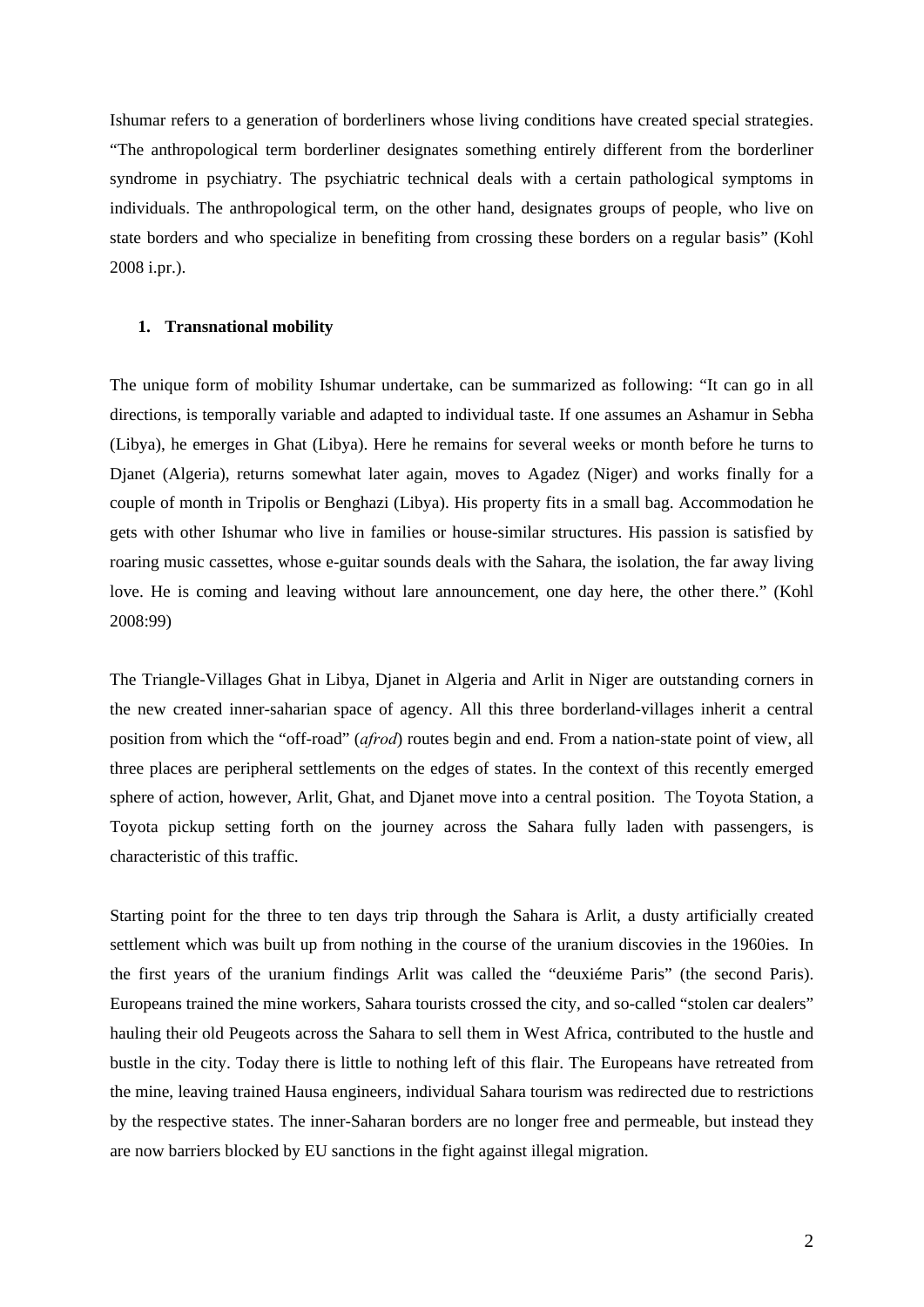Although Arlit is located in the middle of the traditional territory of the Tuareg, the majority of its population consists of Hausa who hold the entire administration of the city and are more likely to benefit from government subsidies. However, one activity exclusively practiced by the Ishumar which also allowed them to distinguish themselves is the *afrod* business in the inner-Saharan area of action and movement between Niger, Algeria, and Libya.

In the centre of Arlit, across from the "Gendermarie Nationale", there is a small mud house with a straw porch, from which a sign displaying "Arlit – Tibarakaten" is hanging. That is the *tasha*, the stop for the *afrod* traffic. In the windowless hut a completely veiled man is sitting at an old desk. A list with the current fares is glued onto the desk, neatly covered in plastic. From here tickets to Djanet or Ghat can be purchased, the amount paid, and one's name is recorded in a book. Subsequently, one is assigned a driver, an *afrodeur,* whom one approaches at night and, together with 20 or 30 other passengers, one embarks on the trip to Libya or Algeria. The *tasha* came into existence to the knowledge of the local authorities to minimize fatalities in the Sahara. Particularly during the summer months, the poorly equipped and overloaded vehicles were accident-prone, so that many passengers died in the Sahara. In addition, there are some irresponsible *afrodeurs* merely interested in profit who make particularly sub-Saharan migrants get off long before the destination and make them continue on foot. Since the passengers are often only equipped with a five litre canister of water, many got lost and died of thirst en route.

This Trans-Sahara route is organized by Ishumar, who have the geographical knowledge of the region, who inherit more or less well equipped 4 wheel cars and who know how to deal with the national restrictions (we will speak of that in the second part). The borderland between Libya, Algeria and Niger became the new space of agency for Ishumar and refers to the mobility of men and women equally. Men are heading to Libya or Algeria in search of work, women cross the Sahara to visit their relatives, old women climb up a Toyota to stay in contact with their children in migration, and young boys dream of a better life in Libya.

But not exclusively Ishumar move in that area. Those Sub-Saharans who cross Libya with the aim of reaching Europe, rely on the ways and transportation facilities of the Ishumar. The fact that this new transit passage gains an ever increasing importance recently was noticed by officials of the European Union. The EU exploit Libya as a European guard in order to stop the illegal migration.

Here we reach a point the European Union ignores completely. The illegal migration to Libya concerns two completely different strategies and actors: Ishumar move for years without papers in the knowledge of the several governments through the borders. But in contrast to the other Sub-Saharan migrants they stay in Libya or Algeria and move just in their created borderland. So I would name their mobility as a "trans-regional" mobility and not a "trans-national" one. The EU however does not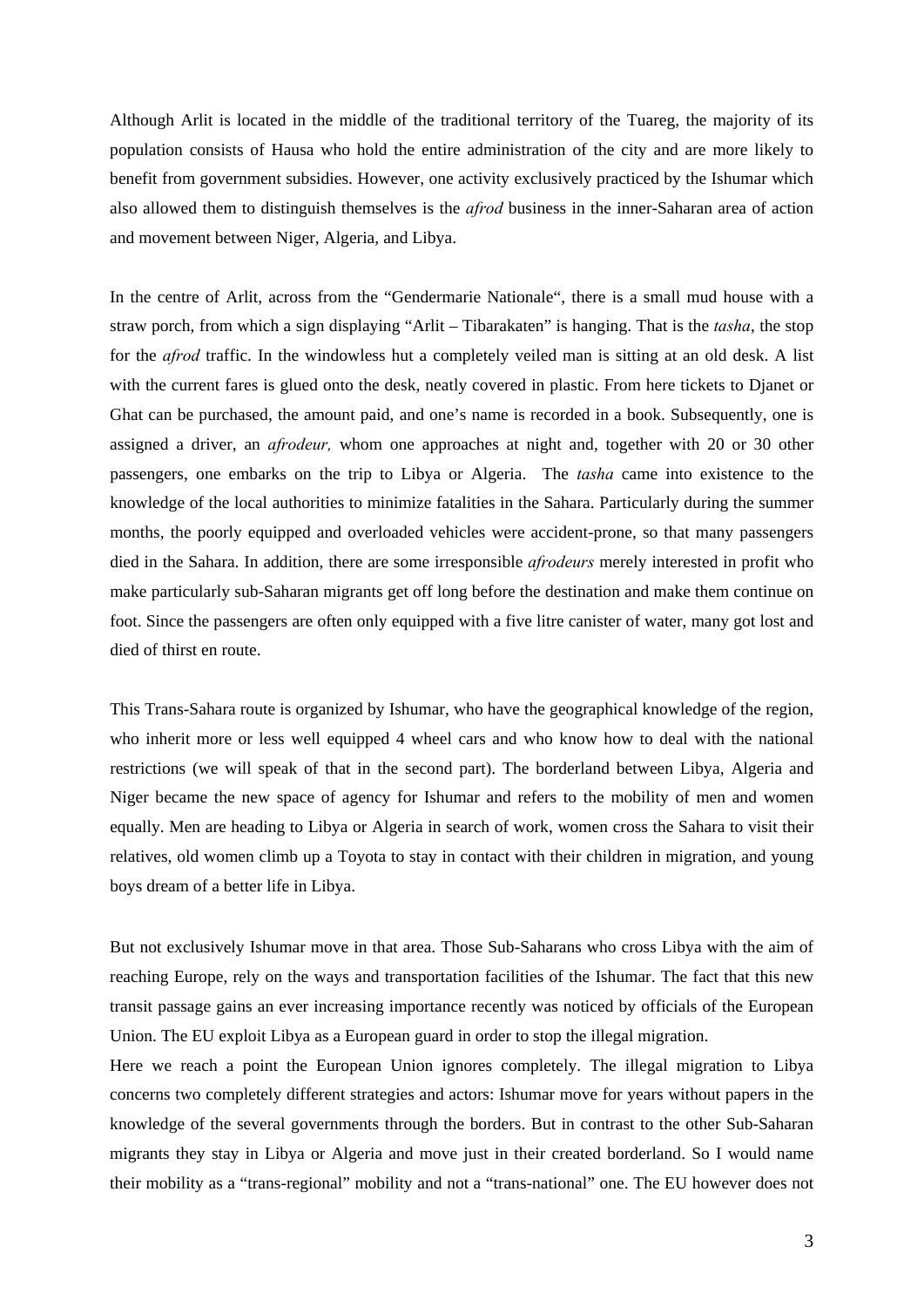differentiate between potential Europe-migrants and local borderliner. The consequences of that nonreflected and inconsiderated politic effects the strategies of Ishumar who cross the borders in order to get a better living opportunity away from poverty, repression and marginalization. (Kohl 2008:93f.)

## **2. Borderline - Strategies**

I have already mentioned, that Ishumar have certain strategies in dealing with the illegal border crossings and in avoiding national loyalties. Apart from geographic knowledge, and a certain knowhow how to survive in arid areas, I would like to mention 2 major strategies:

1. Use of kinship affiliation:

Ishumar can count on their tribal affiliations, on kinship and social and trade networks which have formed across ethnic boundaries, and nations (Giuffrida i.pr.). In crossing borders illegally they profit from information of several kins working as militaries, police men or border guards. They tell them when to go, which route to take, or just let you pass without papers, just because they are both Tuareg. Let me clarify this point with Aghalis words:

"The last time I came from Niger via Algeria to Libya, I walked the last kilometers to the Libyan border by myself, when Libyan border patrols seized me and asked me where I wanted to go. I told them that I was Targi, coming from Algeria and that I wanted to go to Libya. The officer asked me, if I had documents. I answered him that I didn't, as this was my country, after all. The officer nodded – he had two badges on his shoulder! – and said in Tamasheq 'yes, you are right'. He asked me to get onto his Toyota, brought me to the official border post, gave me water to drink and said good bye." Aghali laughs, "they are also just Tuareg, who serve at the border!"

#### 2. Use of national identities:

Additionally to kinship affiliations national identities play a major role. All of Tuareg inhabited countries (Mali, Niger, Algeria, Libya) start to count their population and equip them with identity cards and passports with relatively little effort. Ishumar use that system widely and organize themselves in all of these countries id-cards, but: with different names, and varying birth dates. The increasing effort of the governments to integrate pastoral nomads in their state system is used by Ishumar for their object and meanwhile most Ishumar posses several citizenships and a wide variety of different identity-creating cards. Let me clarify this point as well by an example: Hamidan is born in Niger, working in Libya and married in Algeria. He has two Nigerian birth certificates with different names and dates of birth, a Nigerien passport, and a proof of Libyan Citizenship with another name. Depending on where he goes, he pulls the respective document out of his pocket. When he goes to Algeria, he leaves all papers at home, for "if the police catch you, it is better that they catch you without documents and deport you to wherever you want to go...," Hamidan laughs.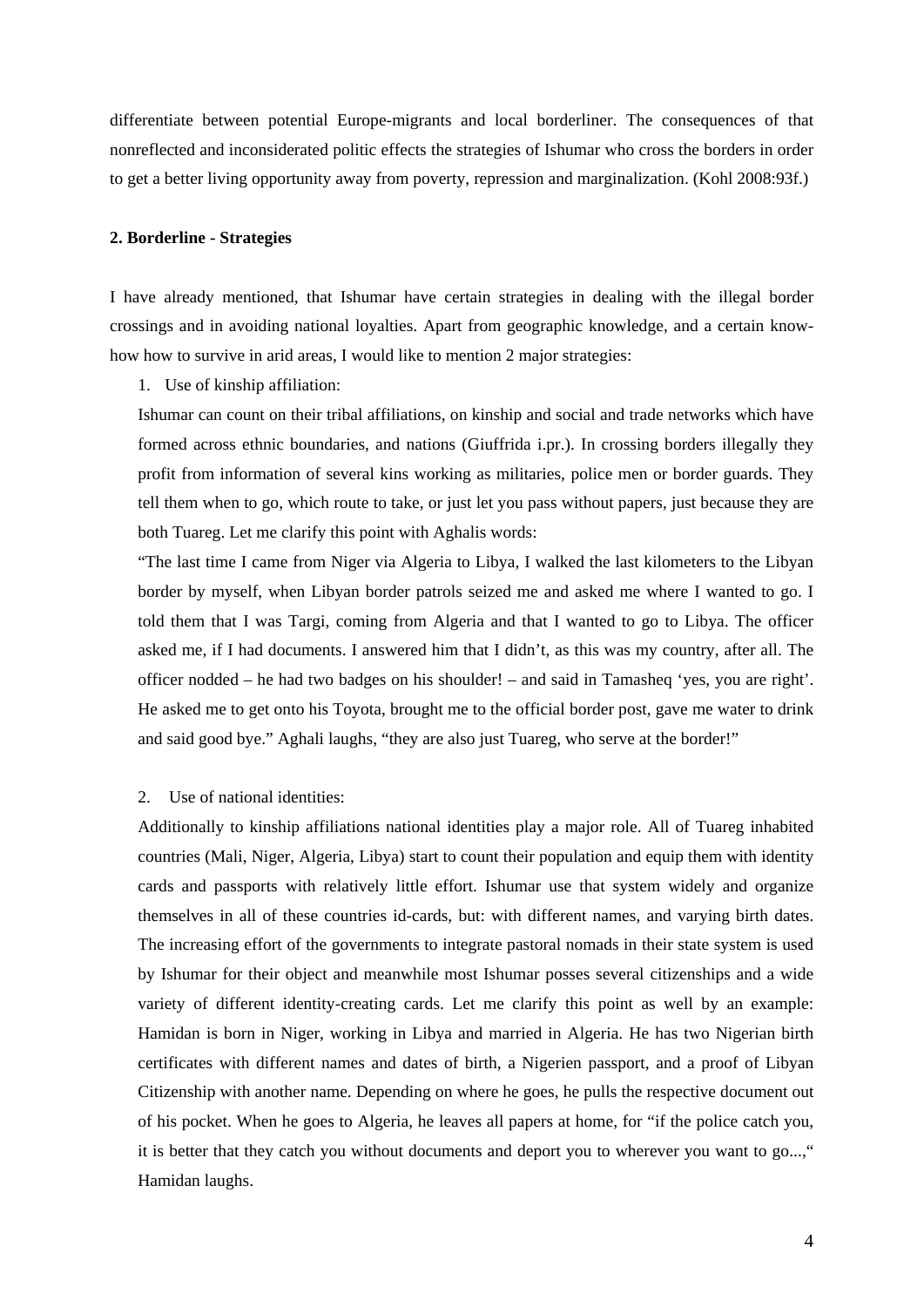Providing evidence of birth for a nomadic society born into the desert without exact references in terms of time and place, and recording an identity based on nation states and citizenship for people scattered across five nations and moving about these borderlands without documents, has become a necessity in an age of states, borders, and control. Yet, Ishumar move beyond this global system and transcend national loyalties, without destroying or undermining these (see Kohl 2007:167 et seqq.). However, Ishumar are not only those who circumvent national loyalties, but also those who supersede traditional standards and values. And that leads us to my third and last point:

#### **3. Changing norms and values**

One major characteristic of Ishumar is their dichotomy in their own perceptions: One the one hand Ishumar tend to identify themselves with a glorifying image like Ibrahim expresses: "We Ishumar are the only ones who still have freedom. We permanently move between Niger, Algeria, and Libya. Once you have got to know this life, you can't go back anymore. We are free".

On the other hand a negative perception of the Ishumar is gaining acceptance, which concerns men and women alike. Ishumar are those young people who are migrating and acting beyond the traditional norms and values. For the most part they refuse to work, live for the moment without being worried about their future, and completely forget their parents, siblings, and relatives. They are predominantly unmarried men and women, who do not need to take care of anybody, who do not have any responsibilities or plans for the future, and who spend their income, provided they have one, immediately on desirable beautiful things (Kohl i.pr.).

Moussa describes his generation like this:

"Ishumar, those are the people who are moving permanently (*tekle ŕas* ). If it occurs to them to go, they shoulder their bag and they are gone. And nobody knows where they go. Ishumar are of no use (*wurelen faida*), they don't have any work (*wurelen eshuŕl*), always live alone (*yegawar ŕasnet*), forget their parents and siblings, and they are always chasing after women (*eran tjadoden woullen*). They are not included in the calculation of parents, marriage, and their people, they scrounge through life, only sit around the whole day, drink tea, and listen to tapes. The same applies to Tishumar, the women. They spend a few days in Tripolis, then travel to Ghat, and eventually you will find them in Sebha, where they are staying with friends or relatives. Their parents don't know anything about them, weddings between Ishumar happen without their parents' knowing and often without following Muslim customary law (*tamerkest*). The number of their illegitimate children increases and they don't have any prospects for the future."

An expression of this changing norms and values is their dress code. A correctly wrapped *tagelmust* or *eshesh*, the man's face veil, is not only a sign of adulthood, a symbol of belonging to a cultural unit**,**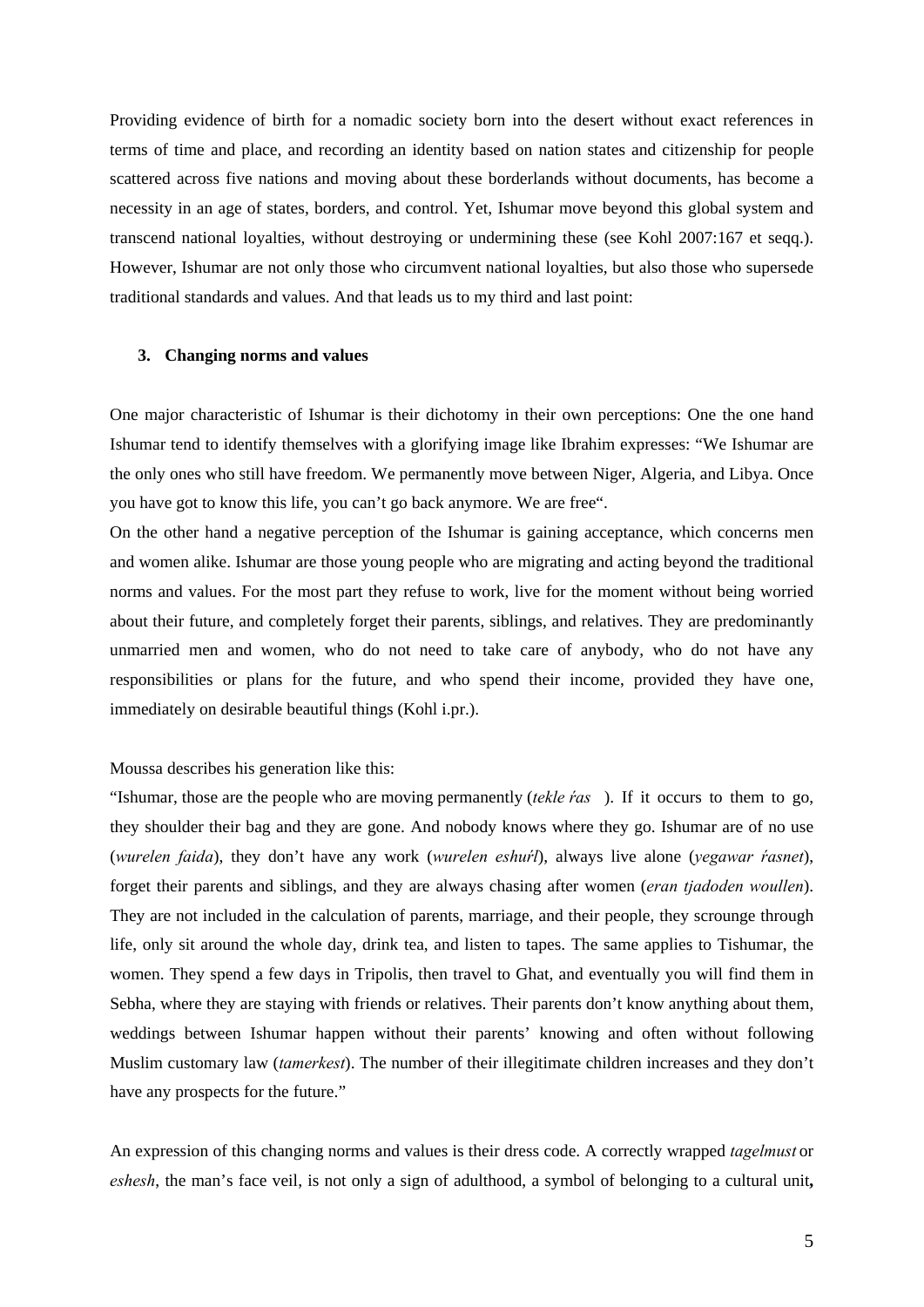and a representation towards outside, but rather also an expression of social norms. The Chèch can be understood as a conception of social distance and degree of respect (Keenan 2004, Claudot-Hawad 1993:36). It is important that the Chèch covers the forehead, ears, and the mouth. In the past, men pulled their *tagelmust* in front of the mouth, so that only the eyes remained visible, and did not even take it off when eating and drinking. Today, this is only done by a few old men.

Particularly young Ishumar refuse the traditional way of wearing the Chèch. "In red, yellow, pink, or orange, combined with sunglasses, jeans, and leather jacket, casually worn around the shoulder, or boldly combined with hairstyles, the Chèch has become a fashion accessory of the new Ishumar generation" (Kohl 2007:152). The symbolic meaning of the *tagelmust* has disappeared. The Chèch serves them as an expression of attractiveness. "Men call the veil pretty and remark they feel more attractive to women when veiled" (Rasmussen 1991:108).

The changing ideologies of Ishumar is expressed by a certain kind of music: guitar. The Ishumar have discovered acoustic and electric guitars, synthesizers, and turntables and in this way have chosen a new form of presenting their identity. Their rhythmical texts express protest against the status quo, criticise the system, tell about old times, call for preserving one's heritage, sing about the infiniteness of the Sahara, and pick their live-circumstances out as a central theme. (Kohl 2007:154). Being a guitarist, like the heroes of music Abdallah Oumbadougou, Kheddo, Hasso or the group Tinariwen, is the hope of lots of young Ishumar in order to escape their poverty.

The Ishumar´s way of life oscillates between tradition and modernity, and its hard to catch them in terms. Are Ishumar modern nomads, because they move irregularly and according to individual taste in the Libyan-Algerian-Nigerian-Malian borderland? Are they cosmopolitans, because they are diaspora people, exiles and migrants who are at the same time victims of modernity? Or are they simple Vagabonds, because of their lack of morals, norms and values? This is a question I will deal in a recently starting project. But one point is still clear: Ishumar use creative strategies in order to pursuit to partake in a globalized world and by their transnational mobility they embody a certain elite of society.

## **Conclusion**

Let me come finally to some concluding remarks. With my Tuareg-Ishumar-Borderliner-example today I would like to emphasize that (see Hahn & Klute 2008:9ff.):

 Transnational mobility is not structured by push- and pull factors only and are just the result of socio-structural factors, but the movements are perceived as decisions of migrants themselves, who often embody a certain elite of society and incorporate cosmopolitan ideals. Transnational mobility is agency.